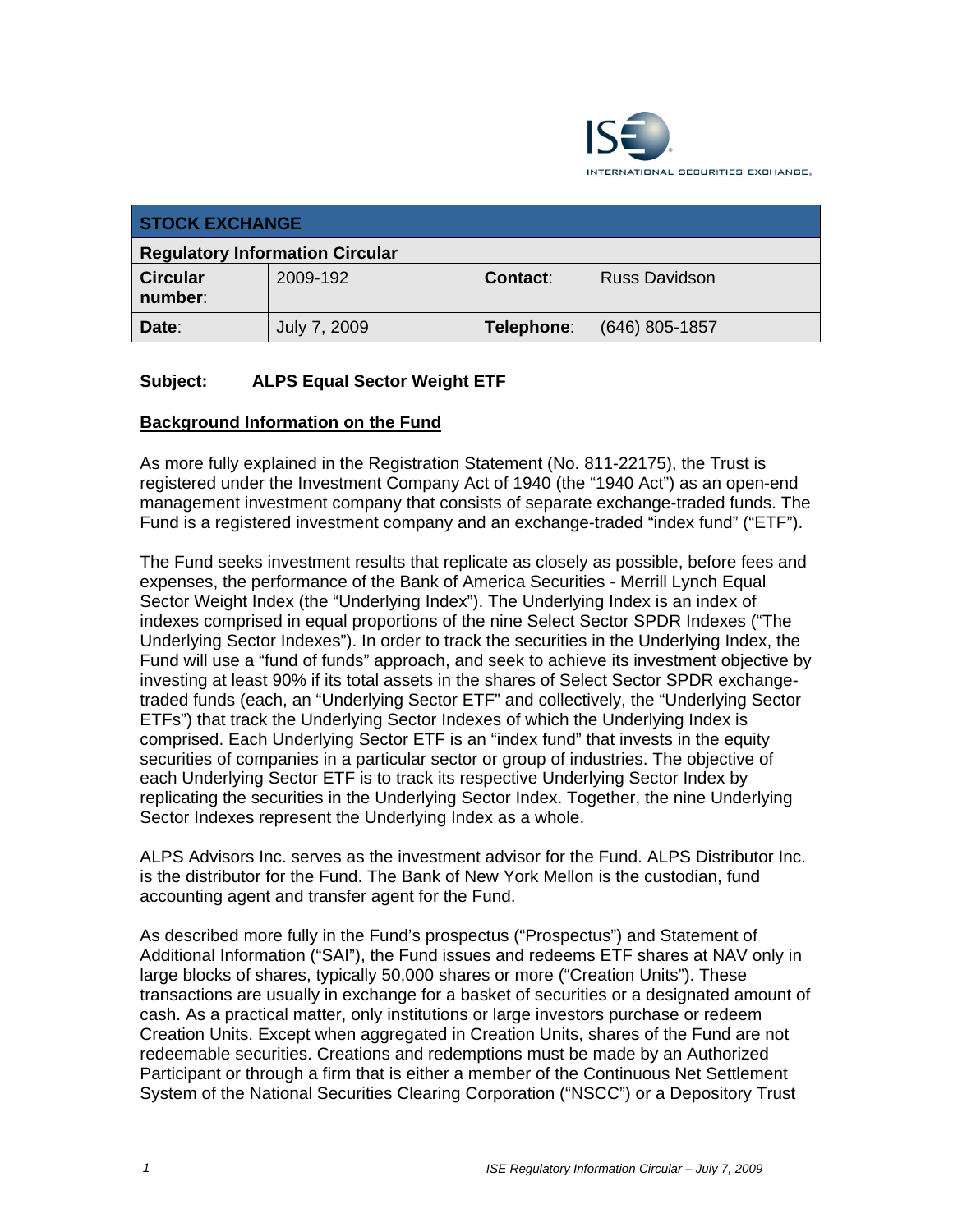Company participant, and in each case, must have executed an agreement with the Distributor with respect to creations and redemptions of Creation Unit aggregations.

The Fund intends to declare and distribute to its shareholders at least annually virtually all of its net income (interest and dividends, less expenses), if any, as well as net capital gains, if any, realized from the sale of its holdings.

The Depository Trust Company ("DTC") will serve as securities depository for the Shares, which may be held only in book-entry form; stock certificates will not be issued. DTC, or its nominee, is the record or registered owner of all outstanding Shares.

The NAV per Share of the Fund will be determined as of the close of trading (normally, 4:00 p.m. Eastern Time ("ET")) on each day that the Exchange is open for business (a "Business Day"). NAV will be available from the Distributor and is also available to National Securities Clearing Corporation ("NSCC") participants through data made available from NSCC.

The Trust's registration statement describes the various fees and expenses for the Fund's Shares. For a more complete description of the Fund and the underlying index, visit www.alpsetfs.com.

#### **Principal Risks**

Interested persons are referred to the Prospectus for a description of risks associated with an investment in the Shares. These risks include the risk that the Fund's return may not match the return of its index for a number of reasons including the incursion by the Fund of operating expenses and costs not applicable to its index. In addition, as noted in the Prospectus, the Shares may trade at market prices that may differ from their NAV. The NAV of the Shares will fluctuate with changes in the market value of the Fund's holdings. The market prices of the Shares will fluctuate in accordance with changes in NAV as well as the supply and demand for the Shares.

#### **Exchange Rules Applicable to Trading in the Shares**

The Shares are considered equity securities, thus rendering trading in the Shares subject to the Exchange's existing rules governing the trading of equity securities.

#### **Trading Hours**

Trading in the Shares on ISE is on a UTP basis and is subject to ISE equity trading rules. The Shares will trade from 8:00 a.m. until 8:00 p.m. Eastern Time. Equity Electronic Access Members ("Equity EAMs") trading the Shares during the Extended Market Sessions are exposed to the risk of the lack of the calculation or dissemination of underlying index value or intraday indicative value ("IIV"). For certain derivative securities products, an updated underlying index value or IIV may not be calculated or publicly disseminated in the Extended Market hours. Since the underlying index value and IIV are not calculated or widely disseminated during Extended Market hours, an investor who is unable to calculate implied values for certain derivative securities products during Extended Market hours may be at a disadvantage to market professionals.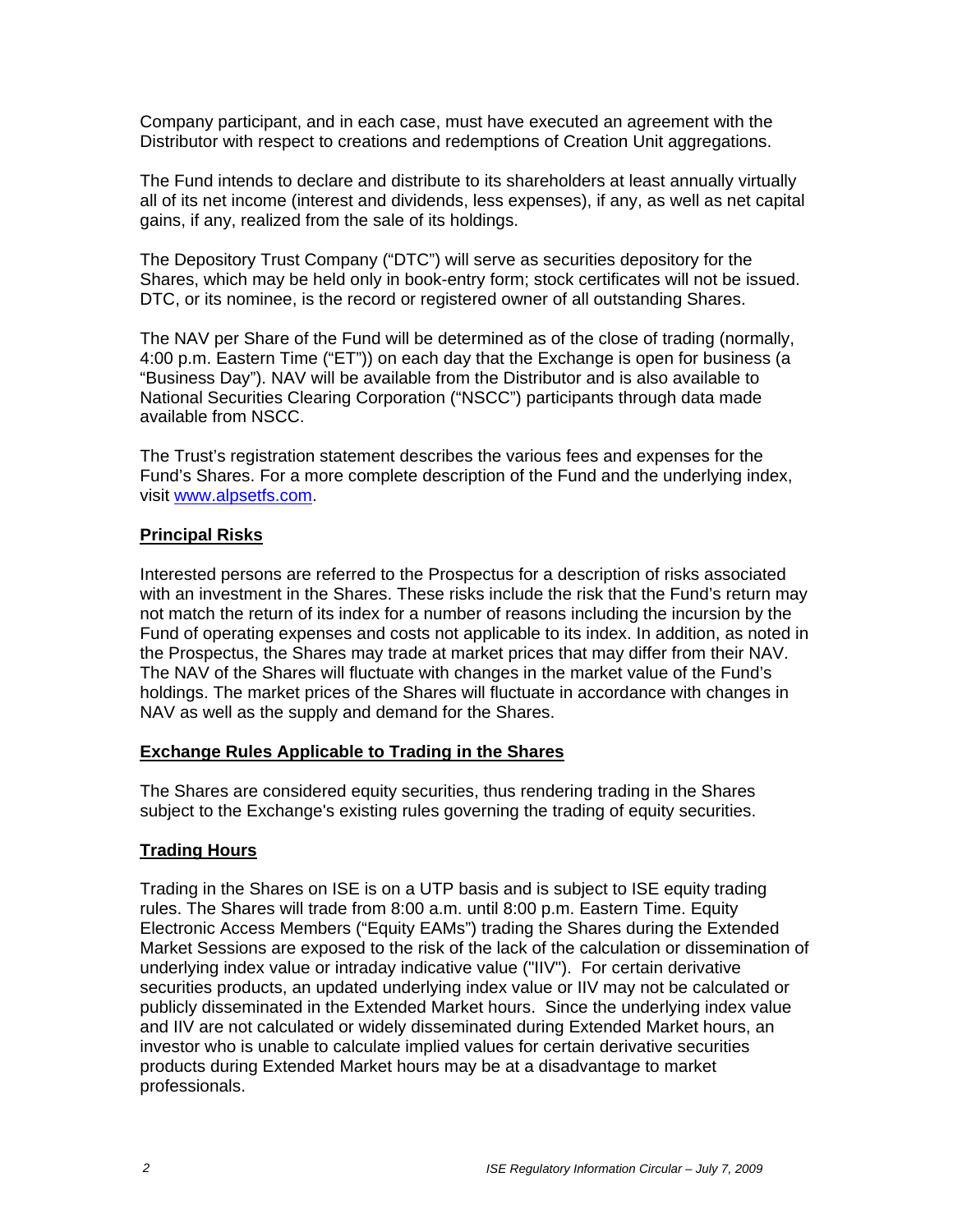## **Trading Halts**

ISE will halt trading in the Shares in accordance with ISE Rule 2101(a)(2)(iii). The grounds for a halt under this Rule include a halt by the primary market because it stops trading the Shares and/or a halt because dissemination of the IIV or applicable currency spot price has ceased, or a halt for other regulatory reasons. In addition, ISE will stop trading the Shares if the primary market de-lists the Shares.

#### **Delivery of a Prospectus**

Pursuant to federal securities laws, investors purchasing Shares must receive a prospectus prior to or concurrently with the confirmation of a transaction. Investors purchasing Shares directly from the Fund (by delivery of the Deposit Amount) must also receive a prospectus.

Prospectuses may be obtained through the Distributor or on the Fund's website. The Prospectus does not contain all of the information set forth in the registration statement (including the exhibits to the registration statement), parts of which have been omitted in accordance with the rules and regulations of the SEC. For further information about the Fund, please refer to the Trust's registration statement.

## **Exemptive, Interpretive and No-Action Relief Under Federal Securities Regulations**

The Commission has issued letters dated October 24, 2006, November 21, 2005 and August 17, 2001 (together, the "No- Action Letters") granting exemptive, interpretive and no-action relief from certain provisions of and rules under the Securities Exchange Act of 1934 for exchange-traded funds listed and traded on a registered national securities exchange that meet certain criteria.

# **Regulation M Exemptions**

Generally, Rules 101 and 102 of Regulation M prohibit any "distribution participant" and its "affiliated purchasers" from bidding for, purchasing, or attempting to induce any person to bid for or purchase any security which is the subject of a distribution until after the applicable restricted period, except as specifically permitted in Regulation M. The provisions of the Rules apply to underwriters, prospective underwriters, brokers, dealers, and other persons who have agreed to participate or are participating in a distribution of securities.

The Commission issued a No-Action Letter by which persons participating in a distribution of shares of a fund may engage in secondary market transactions in such shares during their participation in such a distribution, despite the requirements of from Rule 101 under Regulation M. In addition, the SEC has permitted persons who may be deemed to be participating in the distribution of shares of a fund (i) to purchase securities for the purpose of purchasing creation unit aggregations of fund shares and (ii) to tender securities for redemption in Creation Unit Aggregations. Further, the Commission has clarified that the tender of fund shares to the Fund for redemption does not constitute a bid for or purchase of any of the Funds' securities during the restricted period of Rule 101. The Commission has issued a No-Action Letter to paragraph (e) of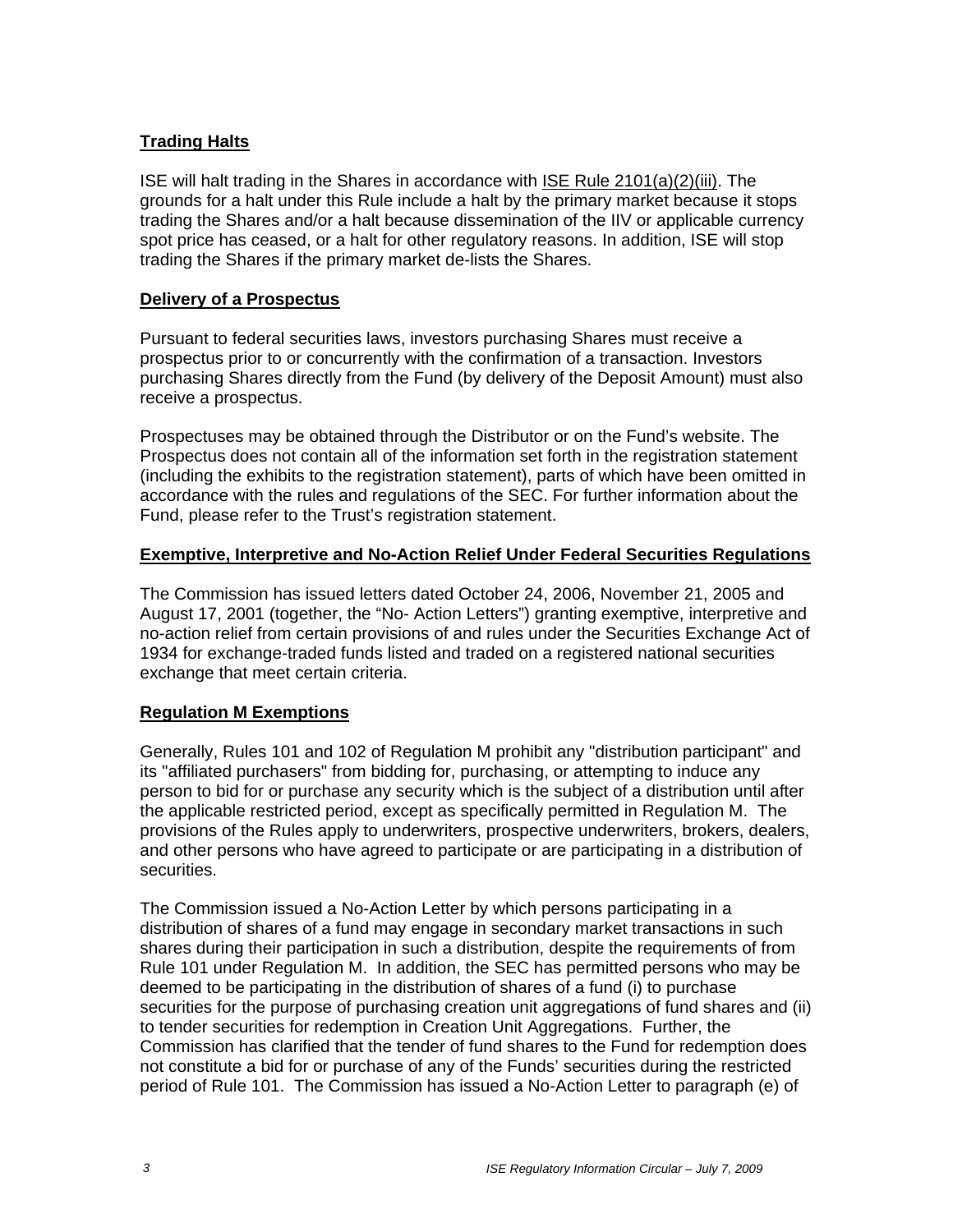Rule 102 under Regulation M which allow the redemption of fund shares in creation unit aggregations during the continuous offering of shares.

#### **Customer Confirmations for Creation or Redemption of Fund Shares (SEC Rule 10b-10)**

Broker–dealers who handle purchases or redemptions of Fund shares in Creation Units for customers will be permitted to provide such customers with a statement of the number of Creation Unit Aggregations created or redeemed without providing a statement of the identity, number and price of shares of the individual securities tendered to the Fund for purposes of purchasing creation unit aggregations ("Deposit Securities") or the identity, number and price of shares to be delivered by the Trust to the redeeming holder ("Redemption Securities"). The composition of the securities required to be tendered to the Fund for creation purposes and of the securities to be delivered on redemption will be disseminated each business day and will be applicable to requests for creations or redemption, as the case may be, on that day. This exemptive relief under Rule 10b-10 with respect to creations and redemptions is subject to the following conditions:

- 1) Confirmations to customers engaging in creations or redemptions must state that all information required by Rule 10b-10 will be provided upon request;
- 2) Any such request by a customer for information required by Rule 10b-10 will be filed in a timely manner, in accordance with Rule 10b-10(c);
- 3) Except for the identity, number and price of shares of the component securities of the Deposit Securities and Redemption Securities, as described above, confirmations to customers must disclose all other information required by Rule 10b-10(a).

# **SEC Rule 14e-5**

The Commission has permitted any person acting as a dealer-manager of a tender offer for a component security of fund (1) to redeem fund shares in creation unit aggregations from the issuer that may include a security subject to such tender offer and (2) to purchase fund shares during such tender offer. In addition, a No-Action has been issued under Rule 14e-5 states that if a broker-dealer acting as a dealer-manager of a tender offer for a security of the Fund purchases or arranges to purchase such securities in the secondary market for the purpose of tendering such securities to purchase one or more creation unit aggregations of shares, it must be made in conformance with the following:

- i. such bids or purchases are effected in the ordinary course of business, in connection with a basket of 20 or more securities in which any security that is the subject of a distribution, or any reference security, does not comprise more than 5% of the value of the basket purchased; or
- ii. purchases are effected as adjustments to such basket in the ordinary course of business as a result of a change in the composition of the underlying index; and
- iii. such bids or purchases are not affected for the purpose of facilitating such tender offer.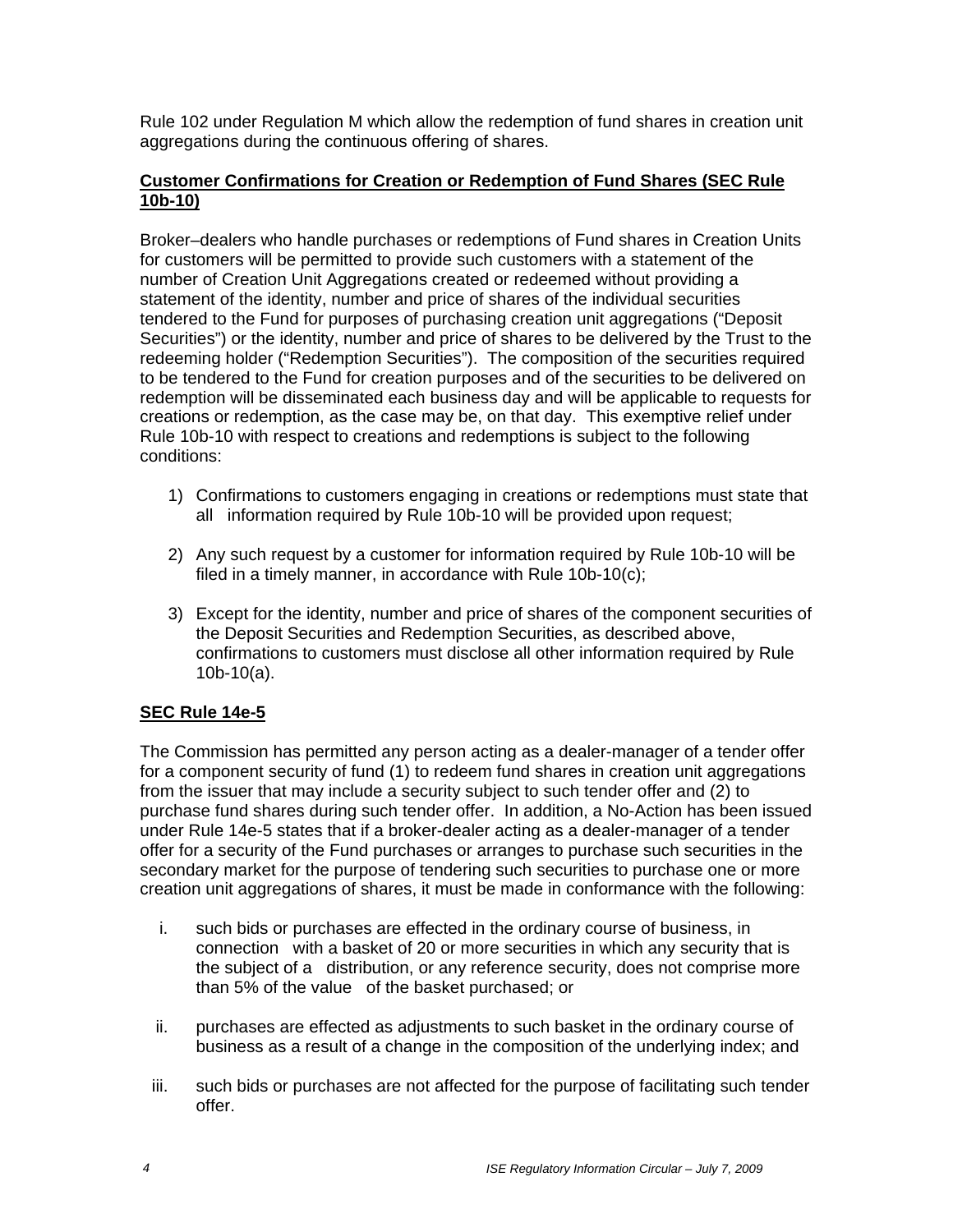# **Section 11(d)(1); SEC Rules 11d1-1 and 11d1-2**

Section 11(d)(1) of the Act generally prohibits a person who is both a broker and a dealer from effecting any transaction in which the broker-dealer extends credit to a customer on any security which was part of a new issue in the distribution of which he participated as a member of a selling syndicate or group within thirty days prior to such transaction. The Commission has clarified that Section 11(d)(1) does not apply to broker-dealers that are not authorized participants (and, therefore, do not create creation unit aggregations) that engage in both proprietary and customer transactions in shares of a fund in the secondary market, and for broker-dealer authorized participants that engage in creations of creation unit aggregations. This relief is subject to specific conditions, including the condition that such broker-dealer (whether or not an authorized participant) does not, directly or indirectly, receive from the fund complex any payment, compensation or other economic incentive to promote or sell the shares of a fund to persons outside the fund complex, other than non-cash compensation permitted under NASD Rule 2830 (I)(5)(A), (B) or (C). See letter dated November 22, 2005 from Brian A Bussey, Assistant Chief Counsel, SEC Division of Market Regulation, to Barclays Global Investors, N.A., dated November 22, 2005. The Commission has issued a No-Action Letter under Section 11(d)(1) of the Act states that broker-dealers may treat shares of a fund, for purposes of Rule 11d1-2, as "securities issued by a registered open-end investment company as defined in the Investment Company Act" and thereby extend credit or maintain or arrange for the extension or maintenance of credit on shares that have been owned by the persons to whom credit is provided for more than 30 days, in reliance on the exemption contained in the rule.

# **SEC Rule 15c1-5 and 15c1-6**

The Commission has issued a No-Action letter with respect to Rule 15c1-5 and Rule 15c1-6 as to the required disclosure of control by a broker or dealer with respect to creations and redemptions of fund shares and secondary market transactions therein.

**This Regulatory Information Circular is not a statutory Prospectus. Equity EAMs should consult the Trust's Registration Statement, SAI, Prospectus and the Fund's website for relevant information.**